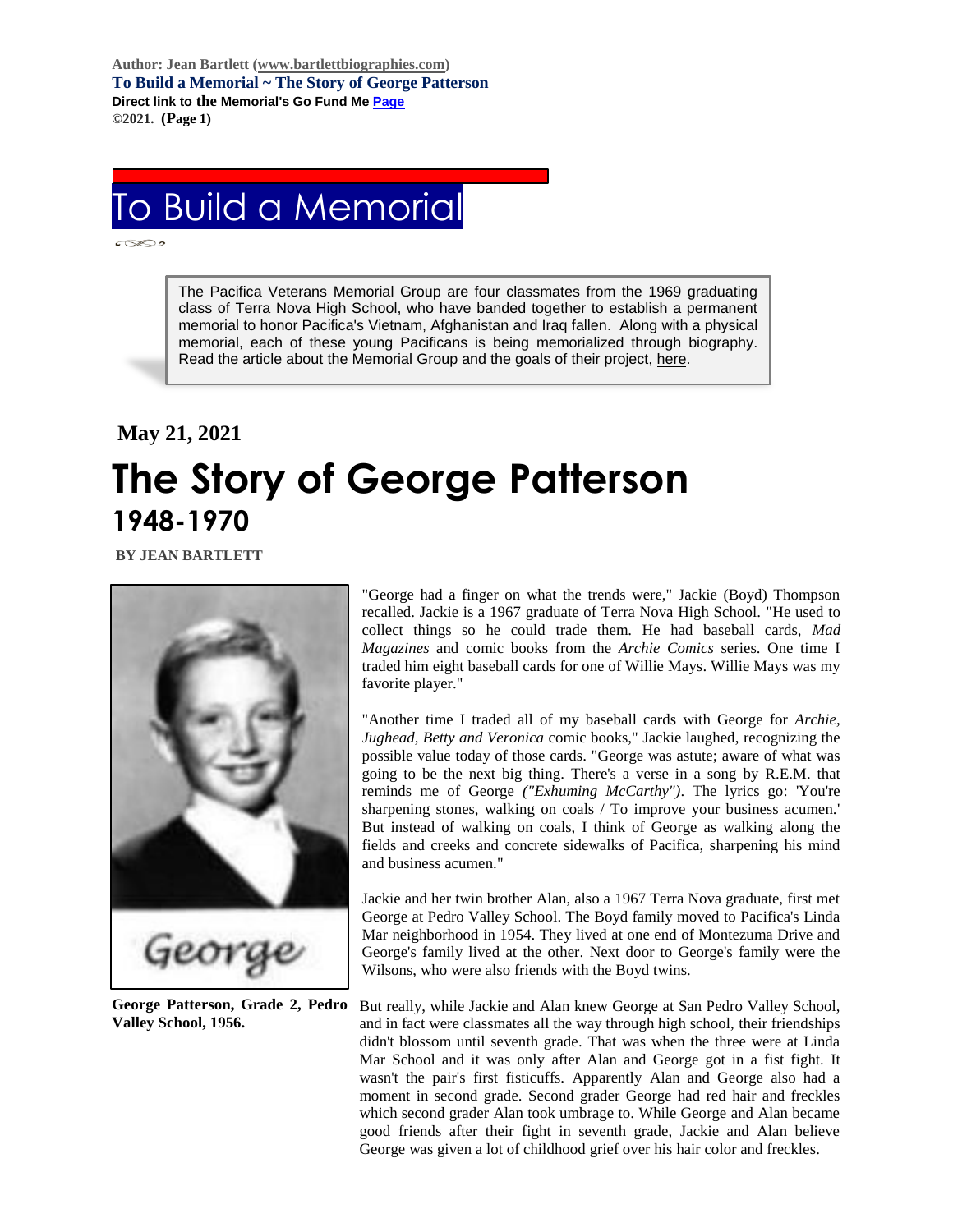## **Author: Jean Bartlett [\(www.bartlettbiographies.com\)](http://www.bartlettbiographies.com/) To Build a Memorial ~ The Story of George Patterson Direct link to the Memorial's Go Fund M[e Page](https://www.gofundme.com/f/uyf8r-25000?utm_source=customer&utm_medium=copy_link-tip&utm_campaign=p_cp+share-sheet) ©2021. (Page 2)**

George Francis Patterson was born on December 26, 1948 to Orma and Josette Patterson. He was the eldest of their four children: George, Lucy, Robert and Ralph. Originally from Texas, Orma was in his late forties when George was born. The U.S. Army Master Sergeant served in WWI, WWII and the Korean War. He was a 28-year career veteran. George's mom Josette was from Belgium. She and Orma met in Europe.

"I remember George was a curious kid," Jackie said. "We used to go to San Pedro Creek and catch polliwogs and take them to George's house and put them in jars. George wanted to see them turn into frogs."

Jackie said that it was during her "tomboy" days that she and George hung out. When George's family moved to 1396 De Solo Drive, and Jackie began spending more time with her girlfriends, she and George saw less of each other.

Alan and George were friends through both seventh and eighth grade, though they didn't have one class together at Terra Nova.



"We used to play marbles together," Alan said. "We also played poker with our friend Kerry Cowen, who's gone now. We played for change. George was good at chess. He and Robbie Bulloch, who was also good at chess, used to play at school. George definitely was not an extrovert but he had a good sense of humor and he was smart. He was a car mechanic. He could take a car apart and put it back together again. He was also pretty strong. He could pick up an engine on his own. He had a good height on him. He got to be six feet.

"When he was in seventh and eighth grade, he was a good outfielder and centerfielder. The two grades used to play against each other at school. We did typical kid stuff before high school, though we kept it to the neighborhood. I don't remember him graduating with the class. All of a sudden he was gone. He had enlisted."

George does not have a senior class photo but according to the *Pacifica Tribune* article —April 8, 1970—George enlisted in the U.S. Army right after graduation. His father also noted in that article that his son excelled at electronics at Terra Nova.

**George, sophomore year, Terra Nova High School, 1965.**

George served with the 11th Armored Cavalry Regiment, aka Blackhorse. Activated in 1901 as a horse squadron, the Blackhorse Troopers became an armored cavalry unit in the 1930s. More recently, the 11th ACR reorganized as a deployable heavy brigade combat team while continuing to serve in rotational support for the military at large. During the Vietnam War, 20,000 Americans served with the Blackhorse Regiment.

George was an armor crewman, serving as a tank driver and mechanic. His technical proficiency and sometimes onthe-spot ingenuity in the maintenance of weapons and equipment was quite literally life-saving. Fellow "Vietnam" tankers have noted that one hour of running a tank meant three hours of maintenance. It also really helped if you could get along with your crewmates. Not a big space for four people – commander, gunner, loader and driver.

His father explained the sequence of his son's first stint in Vietnam to the *Tribune*.

"By Thanksgiving of 1968, George was in Vietnam as a tank driver. Thirteen months later he was home on leave, a self-assured, confident young man."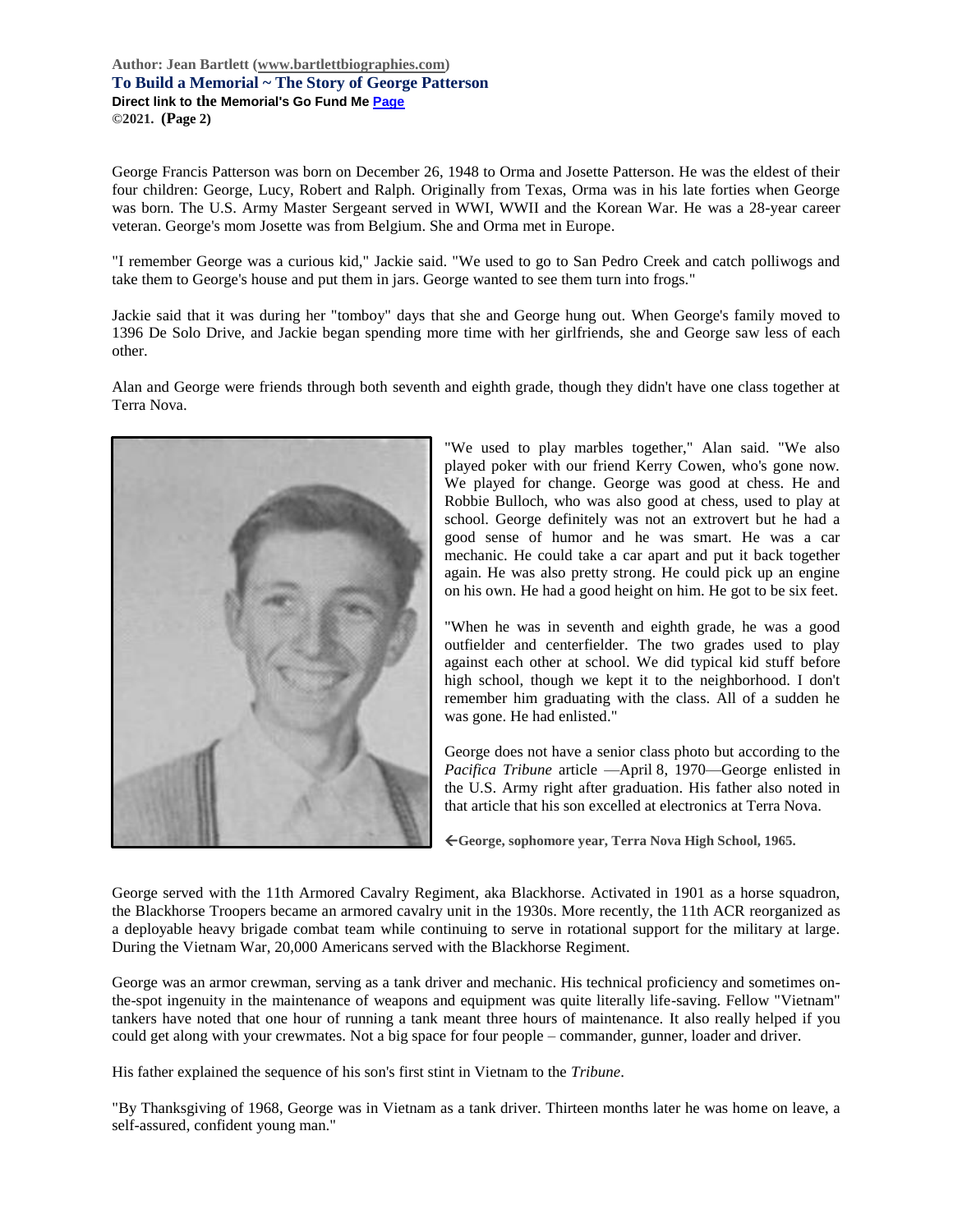**Author: Jean Bartlett [\(www.bartlettbiographies.com\)](http://www.bartlettbiographies.com/) To Build a Memorial ~ The Story of George Patterson Direct link to the Memorial's Go Fund M[e Page](https://www.gofundme.com/f/uyf8r-25000?utm_source=customer&utm_medium=copy_link-tip&utm_campaign=p_cp+share-sheet) ©2021. (Page 3)**



He was also dedicated to doing what he could to help kids at an orphanage he had encountered during his first Vietnam tour. When he was home he filled up his folks' garage with gifts for these kids. He planned to send for them at the first opportunity when he returned to Vietnam.

"Let me tell you what my son did," his father told the reporter. "He wanted to go back to Vietnam last year after his tour of duty was over, so he flew to Washington, to the Pentagon, and got his orders changed and was back in Vietnam in 24 hours. I would have gone through channels. But not George, he went direct."

"It was his desire to be with his buddies," his father continued, "and his desire to help the kids at that orphanage – that's what drew him back to Vietnam."

**The insignia of the 11th Armored Calvary Regiment. The colors red and white are the traditional Cavalry colors. The rearing black horse indicates the Regiment's nickname, "Blackhorse."**

The *Pacifica Tribune* reported that during his second tour of Vietnam, Specialist Four Patterson was "killed along with several fellow soldiers somewhere on the outskirts of Saigon during an enemy artillery barrage, April 1, 1970."

On the Black Horse Memorial website, George's final moments in Tây Ninh, South Vietnam, are recorded as follows:

*"Specialist Four Patterson distinguished himself by heroism in connection with ground operations against a hostile force on 1 April 1970 while serving as a gunner with Troop A, 1st Squadron, 11th Armored Cavalry Regiment, in the Republic of Vietnam. On this date, Specialist Patterson's unit was conducting a reconnaissance mission in a triple column through the dense jungle. The left flank suddenly began receiving intense rocket-propelled grenade, small arms and automatic weapons fire from an estimated North Vietnamese Army company. Specialist Patterson placed an immense barrage of machinegun fire upon the enemy bunkers. When his tank commander was injured, he exposed himself to the deadly fire to assure his evacuation. He then assumed control of the main gun and commenced with highly accurate bursts of fire as well as directing the movements of his tank toward the bunkers. As the assault continued, heavy enemy fire fatally wounded him. Specialist Patterson's action led to the capturing of enemy weapons, prisoners of war and inflicted numerous casualties upon the enemy. Specialist Four Patterson's actions were in keeping with the highest traditions of the military service and reflect great credit upon himself, his unit and the United States Army."*

George's friend Larry King would later remember George on the since-established military community website, Together We Served, and on the online database, Find A Grave.

"George was my best friend in Vietnam," Larry wrote. "I was with him when he was killed. He was to leave the field the next morning. He was a good person, my brother in arms. I think of him often."

George was the recipient of the Bronze Star Medal with Valor Device and Oak Leaf Cluster, the Purple Heart Medal, the Army Commendation Medal with Valor Device, the National Defense Service Medal, the Vietnam Service Medal and the Republic of Vietnam Campaign Medal. He was also the recipient of the Combat Infantryman Badge. His Unit—A Troop, 1st Squadron, 11th Armored Cavalry Regiment—was awarded the Presidential Unit Citation and the Vietnamese Gallantry Cross with Palm Device. George was 21 years old when he died. Along with his family, he left behind a garage full of gifts for the kids he grew to care so much about. He also left behind a "bundle of electronic equipment he had accumulated while a student at Terra Nova."

"I moved from Pacifica to North Carolina right out of high school," Jackie said. "I didn't know George had gone into the service. I returned to Pacifica 12 years later and found out George had died in the service of his country. I was so touched.